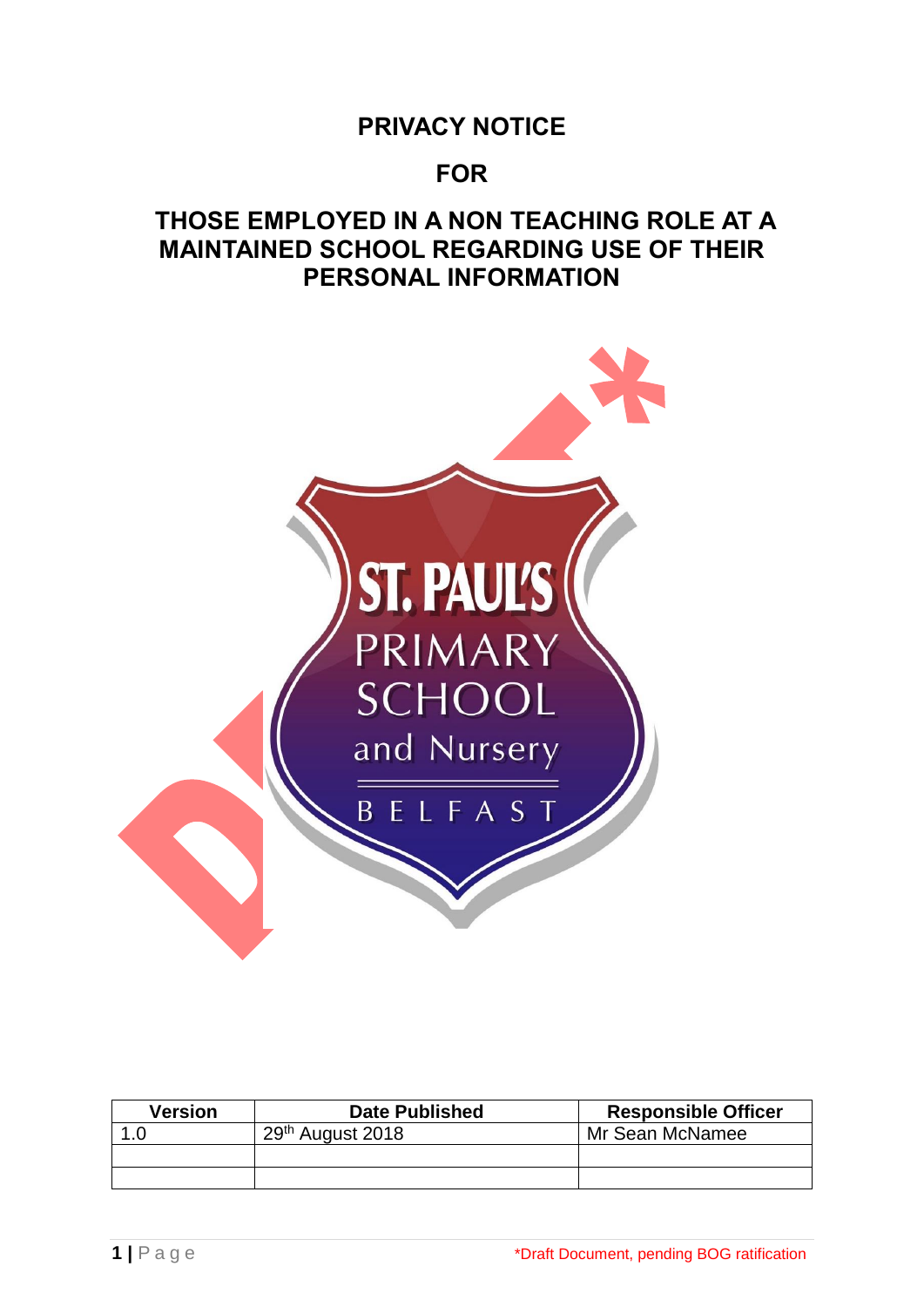

**PRIVACY NOTICE**

# **For Those Employed in a Non-Teaching Role at a Maintained School**

# **ABOUT US**

Saint Paul's Primary and Nursery School is a data controller of the personal information you provide to us as an individual employed at the school. This means that the school will determine the purposes for which and the manner in which any personal information relating to its school employees is to be processed.

We are required under the General Data Protection Regulation (GDPR) to notify you of the information contained in this privacy notice.

This privacy notice describes how we collect and use personal information about you during and after your working relationship with us, in accordance with the GDPR.

It applies to all employees. This notice does not form part of any contract of employment or other contract to provide services. We may update this notice at any time but if we do so, we will provide you with an updated copy of this notice as soon as reasonably practicable.

It is important that you read and retain this notice, together with any other privacy notice we may provide on specific occasions when we are collecting or processing personal information about you, so that you are aware of how and why we are using such information and what your rights are under the GDPR.

If you have any questions about this privacy notice or how we handle personal information, please contact the Principal who will deal with your query. The Principal can be contacted on [info@stpaulsmica.belfast.ni.sch.uk,](mailto:smcnamee381@stpaulsmica.belfast.ni.sch.uk) (028) 90 328 968 or via post/arranged appointment: 34- 35 Mica Drive, Belfast, Co. Antrim, BT12 7NN.

Our Data Protection Officer is the Education Authority and it monitors the school's data protection procedures to ensure they meet the standards and requirements of the GDPR. Please contact the Data Protection Officer at the Education Authority, e-mail: [dpo@eani.org.uk](mailto:dpo@eani.org.uk) or telephone: 028 8241 1300.

You have the right to make a complaint at any time to the Information Commissioner's Office (ICO), the UK supervisory authority for data protection issues. The ICO's details are as follows: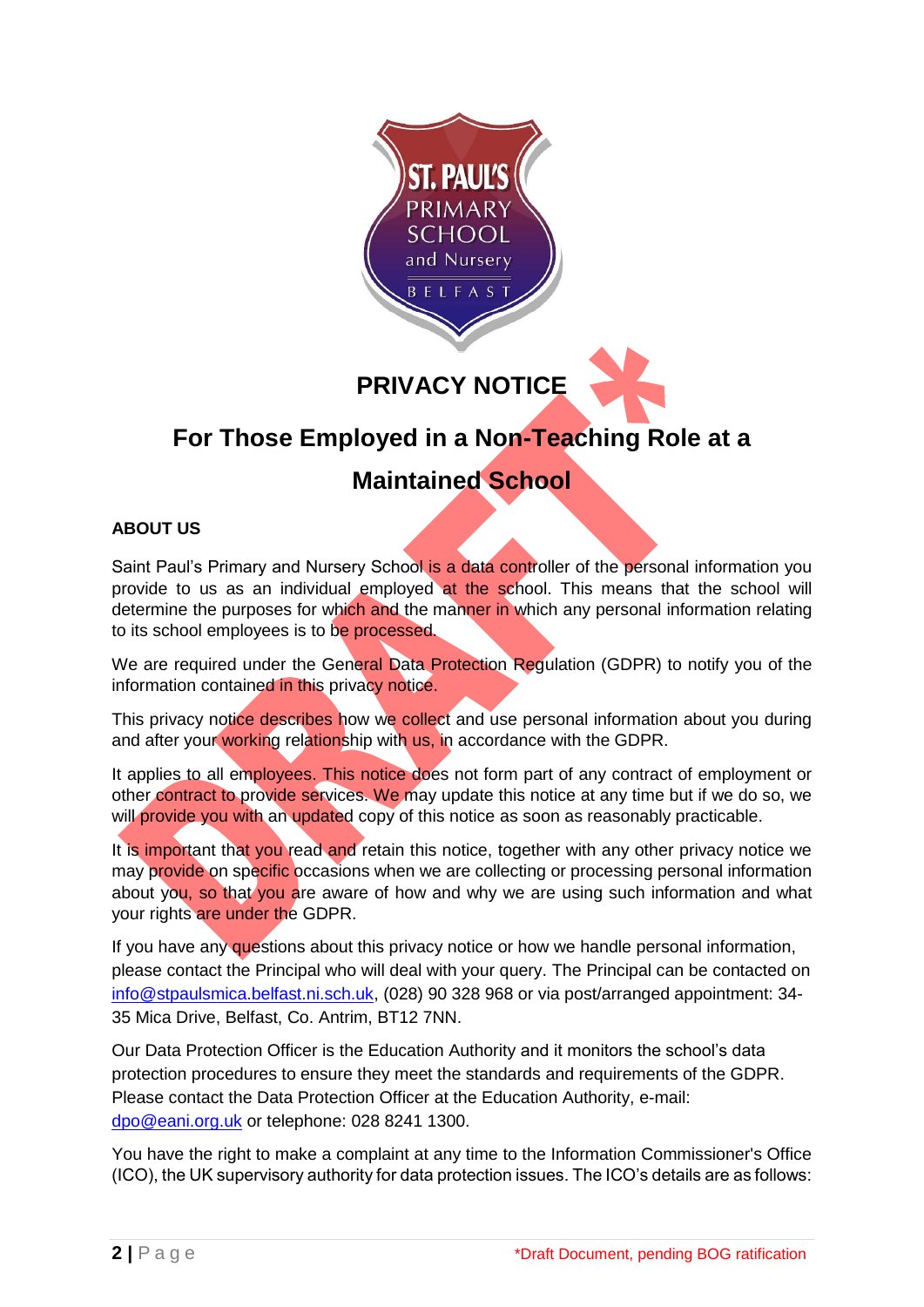# **The Information Commissioner's Office – Northern Ireland**

3rd Floor 14 Cromac Place, Belfast BT7 2JB

Telephone: 028 9027 8757 / 0303 123 1114 Email: ni@ico.org.uk

# **HOW IS YOUR PERSONAL INFORMATION COLLECTED?**

We collect personal information about employees through the application and recruitment process, either directly from candidates or sometimes from an employment agency or background check provider. We may sometimes collect additional information from third parties including former employers or background check agencies.

We will collect additional personal information in the course of job-related activities throughout the period of you working with us.

If you fail to provide certain information when requested, we may not be able to comply with our legal obligations (such as to ensure the health and safety of our employees).

#### **WHAT PERSONAL INFORMATION DO WE COLLECT, STORE AND USE ABOUT INDIVIDUALS EMPLOYED IN A NON-TEACHING ROLE AT SAINT PAUL'S PRIMARY AND NURSERY SCHOOL?**

We will collect, store and use the following categories of personal information about school employees:

- personal information (such as name, employee number, national insurance number, next of kin details and emergency contact information, photographs, bank account details and tax status information)
- special categories of data including characteristics information (such as gender, age, ethnic group, trade union membership, information regarding your health and AccessNI Enhanced Disclosure application and outcome)
- recruitment information (such as copies of references, information included in a CV or letter as part of the application process)
- contract information (such as start dates, hours worked, post, roles and salary information, annual leave, leaving date and your reasons for leaving)
- performance information (including training records and professional memberships)
- disciplinary and grievance information
- work absence information (such as number of absences and reasons, including in respect of parental leave)
- qualifications
- CCTV footage captured in school and other information obtained through electronic means (such as swipe card records)
- information about your use of our information and communications systems

# **WHY DO WE COLLECT AND USE THIS INFORMATION?**

Saint Paul's Primary and Nursery School collects and uses your personal information primarily to allow us to perform our contract with you. For example: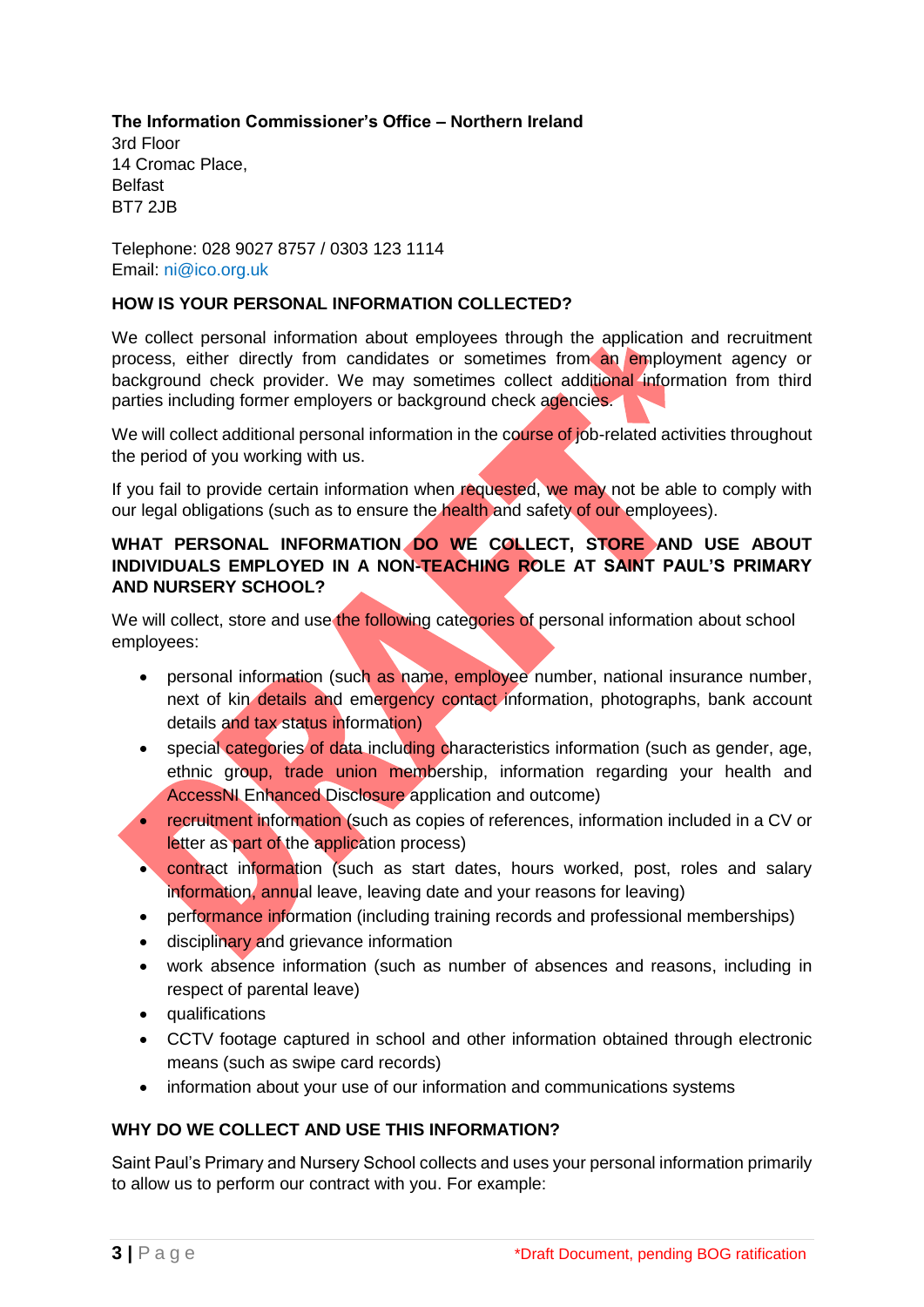- Making a decision about your recruitment or appointment
- Determining the terms on which you work for us
- checking you are legally entitled to work in the UK
- paying you and, if you are an employee or deemed employee for tax purposes, deducting tax and National Insurance contributions (NICs)
- enrolling you in a pension arrangement in accordance with our statutory automatic enrolment duties
- administering the contract the Education Authority has entered into with you on our behalf
- business management and planning, including accounting and auditing
- conducting performance reviews, managing performance and determining performance requirements
- making decisions about salary reviews and compensation
- assessing qualifications for a particular job or task, including decisions about promotions
- gathering evidence for possible grievance or disciplinary hearings
- making decisions about your continued employment or engagement
- making arrangements for the termination of our working relationship
- education, training and development requirements
- dealing with legal disputes involving you, or other employees, workers and contractors, including accidents at work
- ascertaining your fitness to work
- managing sickness absence
- complying with health and safety obligations
- to monitor your use of our information and communication systems to ensure compliance with our IT policies
- to ensure network and information security, including preventing unauthorised access to our computer and electronic communications systems and preventing malicious software distribution
- to conduct data analytics studies to review and better understand employee retention and attrition rates
- equal opportunities monitoring

Some of the above grounds for processing will overlap and there may be several grounds which justify our use of your personal information.

We have a legal right to collect and use personal information relating to our staff, for example:

- to enable the development of a comprehensive picture of our workforce and how it is deployed
- to inform the development of recruitment and retention policies
- to enable individuals to be paid
- to administer school property
- to maintain our own accounts and records
- to carry out fundraising
- to support staff training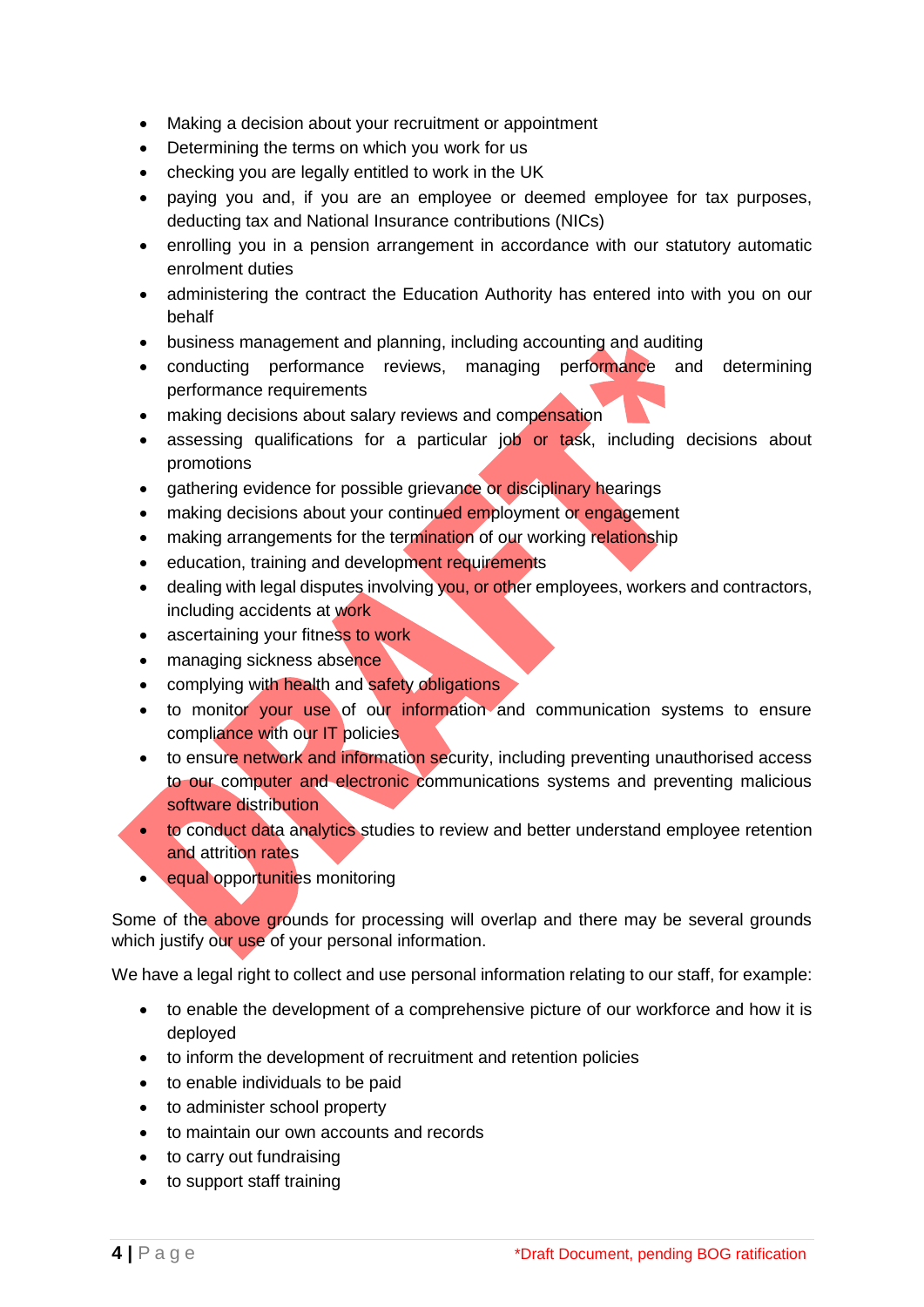- to provide appropriate pastoral care
- to assess the quality of our operations
- to comply with the law regarding data sharing

We may also collect and use your personal information in order to meet legal requirements set out in the General Data Protection Regulation and UK law, including:

- Education and Libraries (NI) Order 1986
- Education Reform (NI) Order 1989
- Education and Libraries (NI) Order 1993
- Education (NI) Order 1996
- Education (NI) Order 1997
- Education (NI) Order 1998
- Education and Libraries (NI) Order 2003
- Special Educational Needs and Disability (NI) Order 2005
- Education (NI) Order 2006
- Education Act (NI) 2014

#### **CONSENT**

Whilst the majority of the personal information you provide to the school is required for us to comply with our legal obligations, some of that information is provided on a voluntary basis. When collecting data, the school will inform you whether you are required to provide this data or if your consent is needed. Where consent is required, the school will provide you with specific and explicit information with regards to the reasons the data is being collected and how the data will be used.

You have the right to withdraw your consent for that specific processing at any time. To withdraw your consent, please contact the Principal on [info@stpaulsmica.belfast.ni.sch.uk,](mailto:smcnamee381@stpaulsmica.belfast.ni.sch.uk) (028) 90 328 968 or via post/arranged appointment: 34-35 Mica Drive, Belfast, Co. Antrim, BT12 7NN. Once we have received notification that you have withdrawn your consent, we will no longer process your information for the purpose or purposes you originally agreed to, unless we have another legitimate basis for doing so in law.

# **HOW LONG IS YOUR PERSONAL INFORMATION STORED FOR?**

Personal information relating to the school workforce at Saint Paul's Primary and Nursery School is stored in line with the Department of Education Document Retention and Disposal Policy. This is a link to the Department of Education Document Retention and Disposal Policy which can be found at [https://www.education-ni.gov.uk/publications/disposal-records](https://www.education-ni.gov.uk/publications/disposal-records-schedule)[schedule.](https://www.education-ni.gov.uk/publications/disposal-records-schedule) This will give you more information about how long we keep personal information.

In accordance with the General Data Protection Regulations, the school does not store personal information indefinitely; data is only stored for as long as is necessary to complete the task for which it was originally collected including for the purposes of satisfying any legal, accounting, or reporting requirements.

To determine the appropriate retention period for personal information, we consider the amount, nature, and sensitivity of the personal information, the potential risk of harm from unauthorised use or disclosure of your personal information, the purposes for which we process your personal information and whether we can achieve those purposes through other means, and the applicable legal requirements.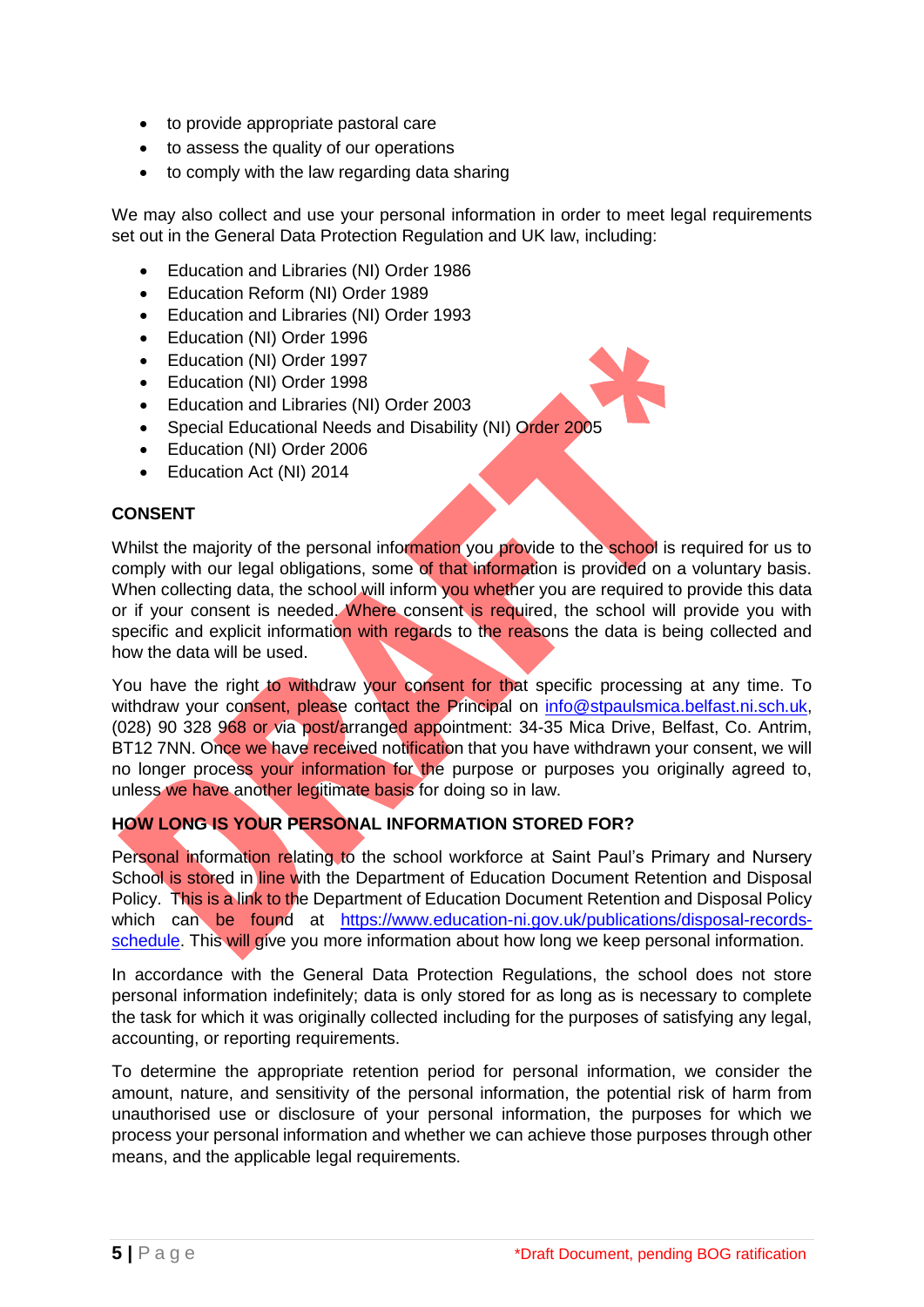In some circumstances we may anonymise your personal information so that it can no longer be associated with you, in which case we may use such information without further notice to you. Once you are no longer an employee at the school we will retain and securely destroy your personal information in accordance with Department of Education Document Retention and Disposal Policy.

# **WHO WE SHARE SCHOOL WORKFORCE INFORMATION WITH:**

We may have to share your personal information with third parties, including third-party service providers and other bodies such as:

- Education Authority
- Council for Catholic Maintained Schools
- The Department of Education
- Northern Ireland Council for Curriculum Examinations and Assessments
- Education Training Inspectorate
- The Board of Governors
- PSNI
- Access NI
- Information Commissioner's Office

# **DATA SECURITY**

We have put in place appropriate security measures to prevent personal information from being accidentally lost, used or accessed in an unauthorised way, altered or disclosed. In addition, we limit access to your personal information to those employees, agents, contractors and other third parties who have a need to know. They will only process personal information on our instructions and they are subject to a duty of confidentiality.

We have put in place procedures to deal with any suspected data security breach and will notify you and any applicable regulator (currently the Information Commissioner's Office) of a suspected breach where we are legally required to do so.

# **WHY WE SHARE SCHOOL WORKFORCE INFORMATION**

We will share your personal information with third parties where required by law or where it is necessary to administer the working relationship with you or where we have another legitimate interest in doing so.

To be granted access to school workforce information, organisations must comply with its strict terms and conditions covering the confidentiality and handling of the data, security arrangements and retention and use of the data.

# **TRANSFERRING INFORMATION OUTSIDE THE EU**

We will not transfer the personal information we collect about you to any country outside the EU without telling you in advance that we intend to do so and what steps we have taken to ensure adequate protection for your personal information in those circumstances.

# **YOUR DUTY TO INFORM US OF CHANGES**

It is important that the personal information we hold about you is accurate and current. Please keep us informed if your personal information changes during your working relationship with